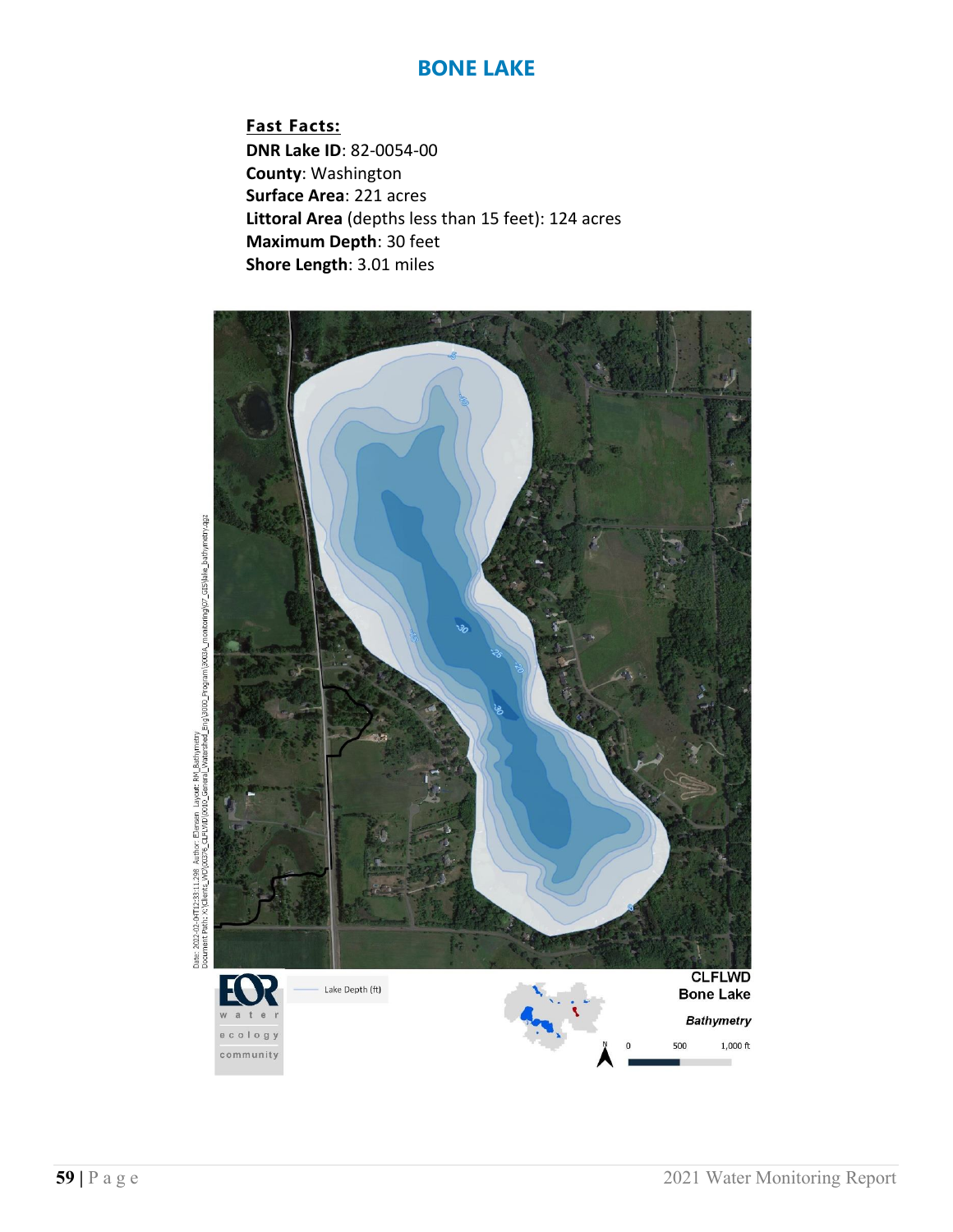# **2021 Surface Water Quality Summary**

### **Nutrients:**

*June-Sept. Average Total Phosphorus (TP, µg/L)*





**Algae:** *June-Sept. Average Chlorophyll-a (Chl-a, µg/L)*

**7.7 µg/L**



**Clarity:**  *June-Sept. Average Secchi Depth (Secchi, ft)*

**7.3 feet**





State standard are shown with a dashed red line. Phosphorus =  $40 \mu g/L$ , Chlorophyll-a =  $14$ µg/L, Secchi Depth = 4.6 feet. Sample points are shown in black dots. Points above the line are worse than the State standard. Points below the line are better than the State standard.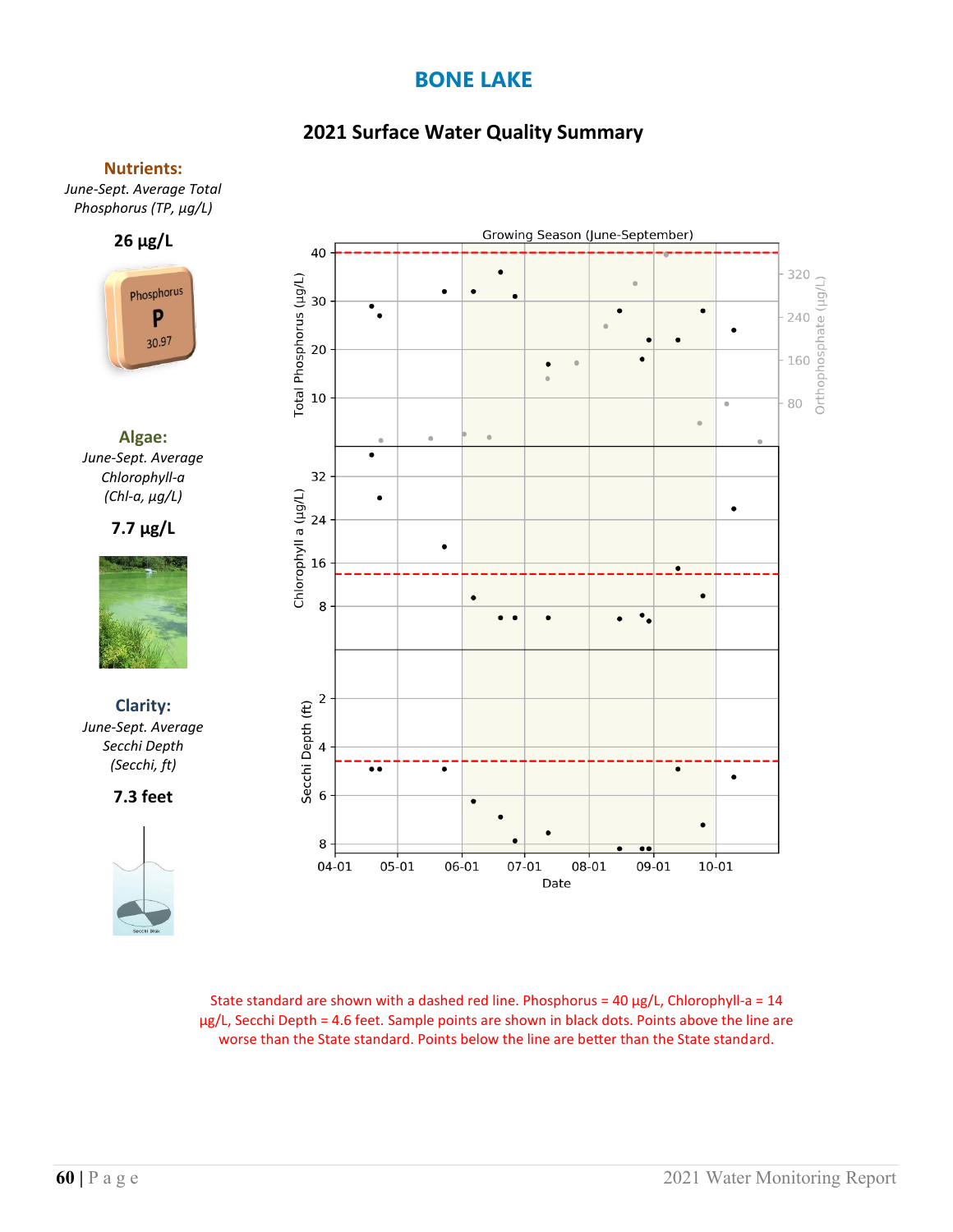## **Historical Water Quality Summary**

|                             | Phosphorus $(\mu g/L)$ | Chl-a $(\mu g/L)$ | Secchi (feet) |
|-----------------------------|------------------------|-------------------|---------------|
| <b>State Standard</b>       | < 40                   | < 14              | $>$ 4.6 feet  |
| 10-year Average (2012-2021) | 34.9                   | 17.2              | 4.7           |
| <b>2040 District Goal</b>   | $<$ 30                 | n/a               | > 7.0         |
| 5-year Average (2017-2021)  | 27.3                   | 13.7              | 5.9           |

#### **Nutrients:**

*June-Sept. Average Total Phosphorus (TP, µg/L)*



**Algae:** *June-Sept. Average Chlorophyll-a (Chl-a, µg/L)*



**Clarity:** *June-Sept. Average Secchi Depth (Secchi, ft)*





State standard are shown as the boundary between green and light blue. (Phosphorus = 40  $\mu$ g/L, Chlorophylla = 14 µg/L, Secchi Depth = 4.6 feet. Growing season averages are shown as black points. Points in the green area are above the state standard. Points in the light blue area are better than the State standard.